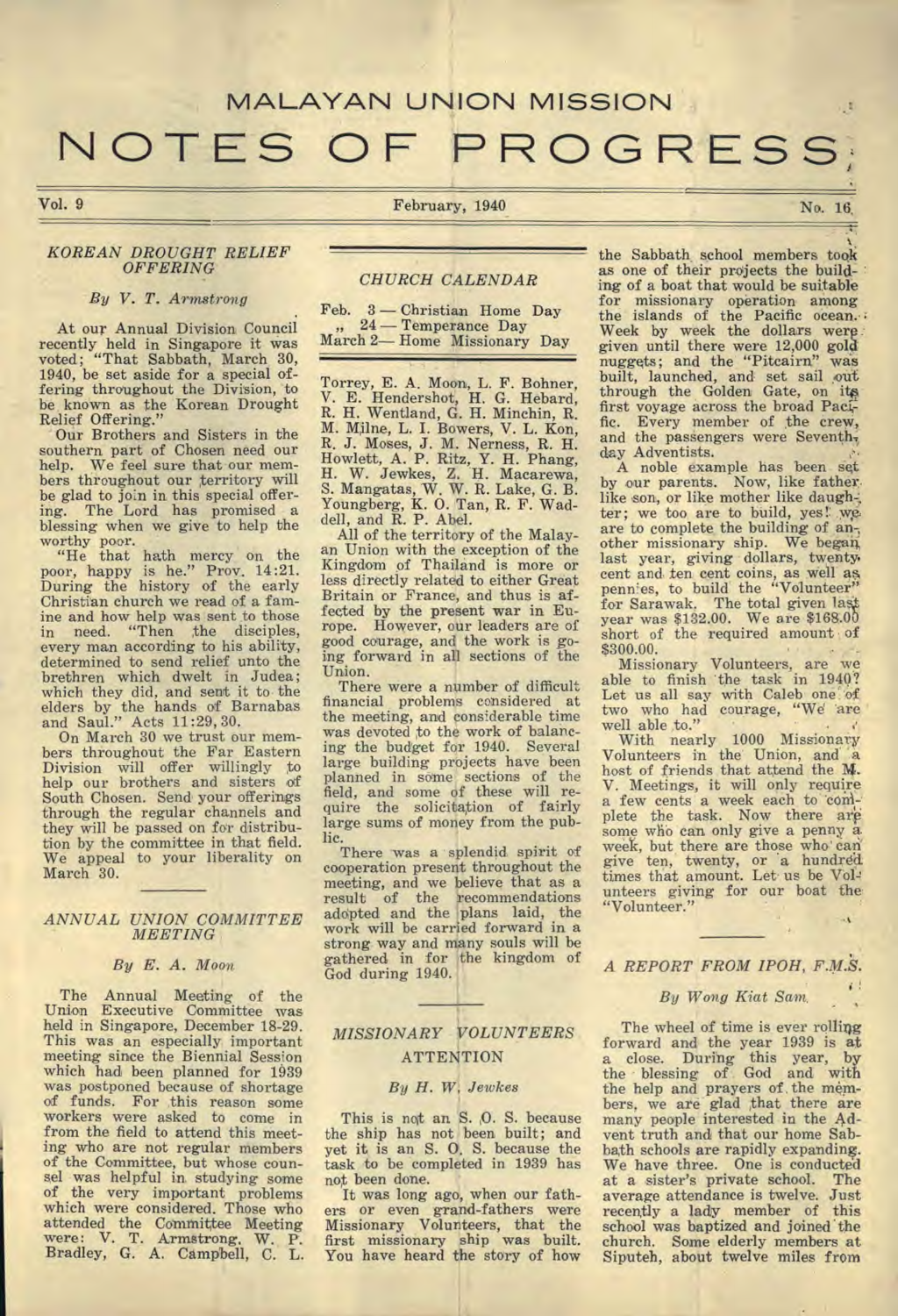Ipoh, organized another. At pres-• ent there are about ten persons attending and nearly all of them<br>have joined the Bible study class. We are expecting abundant fruit from this branch. We are espec-' ially favoured by the matron of the Kampar Chinese Maternity Hospital who herself is a devout Adventist. The home Sabbath<br>school here is carried on every Sabbath afternoon from 4:00 to 5:00. Not only the midwives and nurses but also some of the patients turn their ears to the Gospel. Several of them are very much interested, and before long

A church may be established. We are glad to mention that Brother C. C. Hwang came here in October to help us hold a public effort. Three meetings were held every week from 7:30 to 8:30 p.m. The local papers published reports °for us freely, and we were able to gather in about fifty persons at each meeting. When the effort was closed, six joined the Bible class and many others were interested.

The Home Missionary report is gradually getting better because the members themselves are working harder for they feel that the call of God is upon. them.

The J. M. V. Society, which consists of about thirty spiritual and conscientious young people, was addressed by Pastor C. L. Bond of the Y. P. M. V. Department of the General Conference in November. Pastor Mote and Prof. Jewkes were also present a,t the same time. At the Investiture service, three "Friend" and two "Companion" 'pins were awarded.

It may be interesting to you to know that six months ago a Roman Catholic blind preacher came over from China to solicit money to build a Blind People's Home in China. He was arrested by the Government on the charge of misappropriating money. Having the same surname as I, he was bound over and stayed with me. During his sojourn we discussed the doctrines of the Bible. Many a time we talked till 2:00 o'clock in the morning. Finally.he was convinced and converted. He went to Penang afterwards and was baptized by Pastor Hendershot.. He said that he would endeavour to convert his family and about seventy blind Roman Catholicg in China as soon as he reached home. May God bless him.

Pastor Nerness came on the 14th of December to conduct a baptismal service. Three brothers and one sister were added to our fold, and there are still some more who are preparing to join the church. Our Harvest Ingathering this

year in Ipoh went "over the top"

by \$200.00. Pastor Milne, Mr. C. C. Hwang and I went out soliciting, and in three days we got \$1200.00. We also met a rich tow-key who is very much interested in the Advent message. He said that he would contribute a large sum when we build our Ipoh Church.

Please remember our work in Ipoh in your prayers.

# *A NEW DAY IN SUNGEI WAY CHURCH*

#### *By B. T. Lan*

It is a great pleasure to report to our readers the progress of the Telugu Church at Sungei Way. Pastor R. J. Moses is labouring there and the Lord has blessed his labours. Old members have been reclaimed and new ones are being added, while fresh interests are springing up in various places.

On Sabbath, December 16, 1939, a baptismal service was held there. Nine people cast in their lot with the people of God through baptism. About forty people gathered to-gether in perfect harmony and good spirit to witness the service. Among those baptized are some educated people as well as of high caste which means much to our Indian brethren.

We solicit your prayers for God's continued blessings on the work in Sungei Way.

#### *AN APPEAL*

To our fellow-workers and believers in the Far Eastern Division.

Dear Brethren:

March 30, 1940 a special offering is to be taken throughout the Division to alleviate the severe suffering of our Korean brethren who are in great need due to an extensive drought in South Korea.

No doubt there are many of our believers in other countries of the Far Eastern Division who have no knowledge of this severe drought. It began in the spring of 1939 and has continued through the summer and fall. Ordinarily summer t'me brings the rainy season which provides water for the rice fields. But no rain came. For weeks and months the heavens witheld the much needed rain.

Recently I traveled through miles of territory, which in ordinary times constitutes the granary of Korea, but found this once bountiful riceland turned into parched and baked dry land void of green vegetation of any kind. Just now thousands of families are in great distress. Many are with-

far as possible.) In these drought districts we have many Adventist families. In normal times many of these faithful brethren scarcely have enough to sustain their families so when such a drought comes it leaves them almost victims of starvation. In Korea we have already re-<br>sponded to this call for help. In all our missions, offerings have been taken but our funds are inadequate to bring the needed relief. Therefore we are profoundly thankful that the Division Committee senses the grave situation of many of our Korean brethren and has set aside this special day for a Korean Relief offering to be taken in all the churches.

Truly we have a duty to perform to those of "the household of faith" a n d we assure our believers throughout the Far Eastern Division that the Chosen Union Mission will distribute the funds raised in a just and equitable manner. This help will not only bring food, cheer and hope to many Adventist families but strengthen their faith in this world-wide Christian brotherhood. May God bless you as you. give liberally at this time.

Yours in Christian love

R. S. Watts

Superintendent of the Chosen Union Mission

#### *MENGGATAL SCHOOL*

#### *By M. Arr. Silalaki*

We are thankful to our heavenly Father for His manifold blessings that He has bestowed upon us and upon the school here at Menggatal.

We could easily reach an enrollment of 100 pupils if the building were large enough to accommodate the students. At the present time there are 85 students, and we can not receive more than this number. Most of them are Dusuns, but there are a few Bajaus, two or three Javanese, and our children. Everybody must take part in the worship that we conduct every morning. They take part willingly. There is no prejudice even among the Bajau and Javanese children. All of them understand that this school is a missionary school, teaching and preparing boys and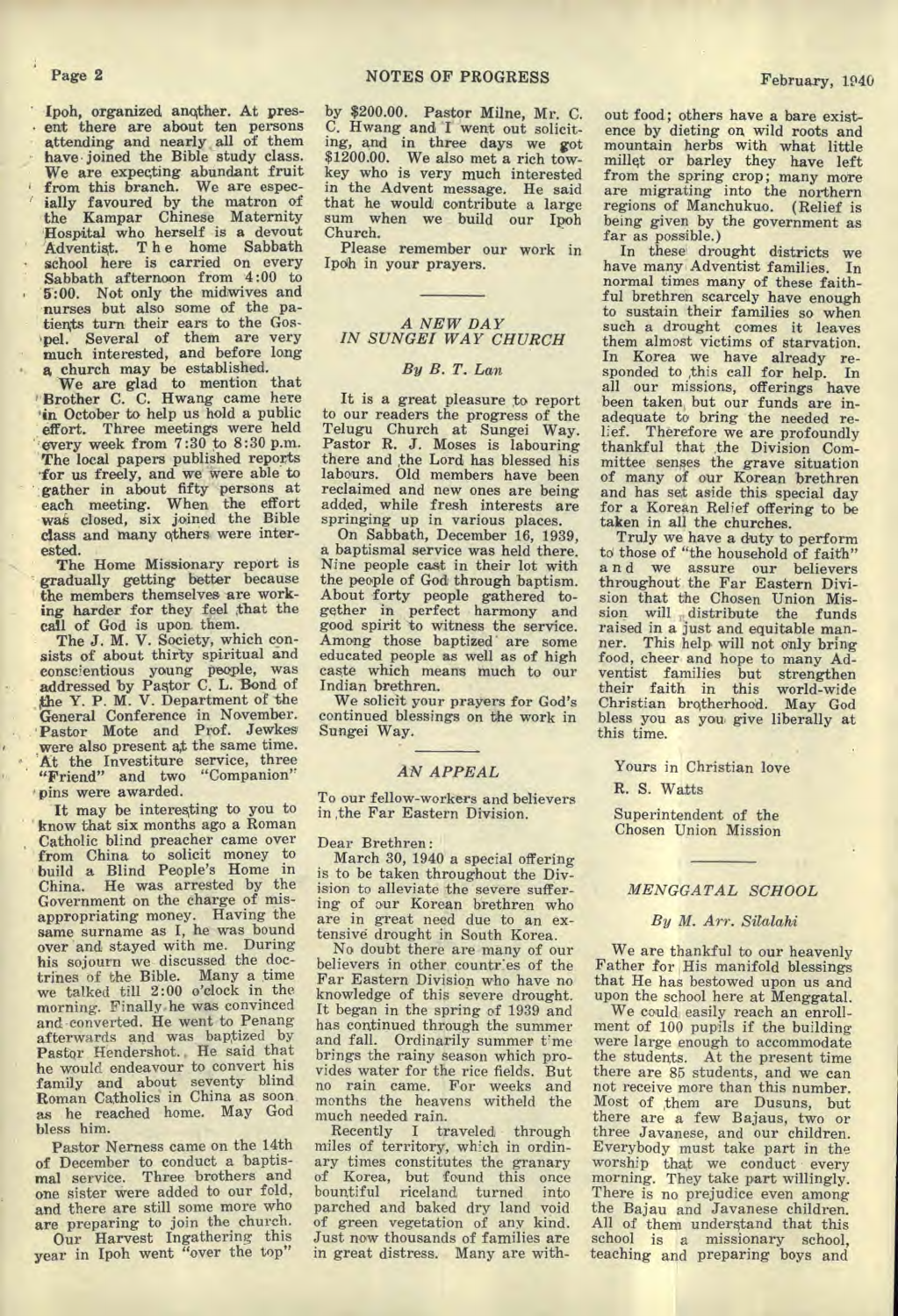# **REPORT OF TITHE AND OFFERINGS**

**MALAYAN UNION MISSION — 11 MONTHS ENDING 30TH NOVEMBER, 1938 and 1939** 

(All items in local currency)

| Mission                                                             | 1938                                                      | Tithe<br>1939                                           | Loss or<br>Gain                                     | 1938                                             | Sabbath School<br>1939                           | Loss or<br>Gain                                 | 1938                                                  | <b>Harvest Ingathering</b><br>1939                     | Loss or<br>Gain                                      |  |
|---------------------------------------------------------------------|-----------------------------------------------------------|---------------------------------------------------------|-----------------------------------------------------|--------------------------------------------------|--------------------------------------------------|-------------------------------------------------|-------------------------------------------------------|--------------------------------------------------------|------------------------------------------------------|--|
| <b>B.</b> Borneo<br>F. I. China<br>M. States<br>Sarawak<br>Thailand | 1.022.78<br>1,316.76<br>11,997.95<br>1,078.79<br>1.436.93 | 1.950.86<br>1,765.67<br>12,349.20<br>938.35<br>2,092.53 | 928.08G<br>448.91G<br>351.25G<br>140.44L<br>655,60G | 507.91<br>447.66<br>4,306.77<br>389.60<br>759.31 | 526.51<br>360.89<br>4,159.82<br>433.10<br>801.21 | 18.60G<br>86.77L<br>146.95L<br>43.50G<br>41.90G | 515.00<br>2,074.10<br>10.751.14<br>983.55<br>6,838.50 | 612.25<br>3,955.00<br>9,078.54<br>1,071.50<br>6,777.79 | 97.25G<br>1,880.90G<br>1,672.60L<br>87.95G<br>60.71L |  |
| Total                                                               | 16,853.21                                                 | 19.096.61 2.243.40G                                     |                                                     | 6,411.25                                         | 6,281.53                                         | 129.72L                                         | 21, 162.29 21, 495.08                                 |                                                        | 332.79L                                              |  |
|                                                                     |                                                           |                                                         |                                                     |                                                  |                                                  |                                                 |                                                       |                                                        |                                                      |  |

girls for the coming of our Redeemer.

itta /

At the end of 1939 four young people, students of this school, had testified of their willingness to cast their lot with the followers of the lowly Jesus by baptism. One of these is a young man of 15 years from a heathen home.

There are a few more who are still in the baptismal class. If it is God's will, and we know it is His will, they will be baptized within the year 1940. I solicit your prayers for the

success of this jungle school in British Borneo, especially for the spiritual success, so that many may be saved from among the young people of this benighted land.

#### *PENANG CHURCH SCHOOL*

#### *By Mrs. H. W. Jewkes*

Once again the Adventist Elementary School has opened its doors to the children of Penang. Though only an infant in the family of Adventist schools throughout the Malayan Union, it is a healthy one. During the first week of school, which began January 15, forty-six boys and girls were registered. This is nineteen more than were admitted the first week of 1939, the birth-week of the school.

The members of the four Seventh-day Adventist churches of Penang are grateful for a church school where their children may receive instruction in the Bible, in connection with the regular course of study. Although the majority of the children are from homes of definite Seventh-day Adventist influence, yet there are some who do not know the way of salvation, and it is the hope of those in charge that each child, be he Christian or heathen, will learn to love the Saviour during this school year.

Mr. Poong Yun Yin, ,the princi-pal of the school, reports that an enthusiastic Junior Missionary Volunteer society has already begun its activities, and keen interest is being shown by each member.

Miss Ruth Winslow and Mr. Lai Sean *Ng* are the teachers associated with Mr. Poong, and from all appearances the Adventist Elementary School of Penang will have a successful year in 1940.

# *SING! SING! SING!*

#### *By H. W. Jewkes*

Where is the Missionary Volunteer that does not enjoy singing or listening to a rousing, thrilling song? They are few and far be-tween, in fact I am still looking for the first one.

We have all sung "The Captain Calls for You" No. 75 in Missionary Volunteer Songs. It is a song that puts spirit into any group.

Now to make our Missionary Volunteer project work a happy, joyful task; the 1940 "Volunteer" song has been wr'ttten. It is my earnest desire that every Missionary Volunteer from Borneo, Thai*L. F. Bohner, Treasurer.* 

make an

land, French Indo-China, and Maalaya will join with the Missionary Volunteers of Sarawak in singing this song, as the offering is given week by week.<br>Sing! Volunteers! SING the-

1940 "VOLUNTEER" SONG

(Tune M. V. Songs No. 75) There's another task to do, There's a work for us to do; And the Master calls for you Volunteers! Volunteers! Rally to the building plan, Shout the word, "We can, we can!" Volunteers !Volunteers!Volunteers! *CHORUS—* 

Christ before us, Christ behind, Christ on every side! For the rescue of mankind, (The) "Volunteer" will glide. Volunteers !Volunteers!Volunteers!

Who will give a dollar more? Who will swell the growing store? M. V. soldiers to the fore. Volunteers!. Volunteers We will work with all our might, Work! for victory's in s'ght. . Volunteers ! Volunteers ! Volunteers !



*Penang Church School children and teachers.*